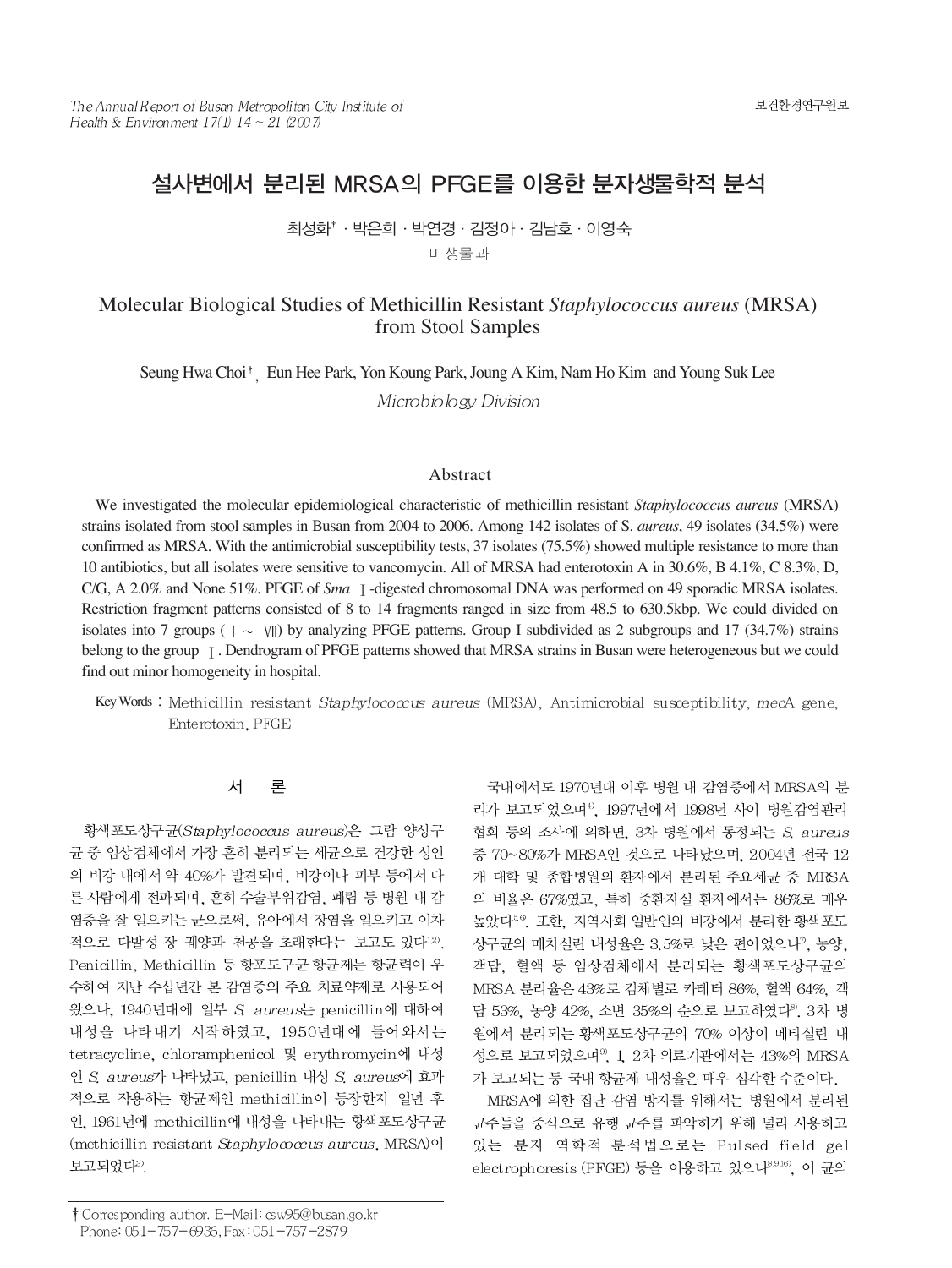감염 증상이 주로 독소 생성에 의한 것이므로 독소 유전자형을 분자역학연구에 활용한 보고도 있다10,11).

따라서, 본 연구에서는 최근 3년간 부산지역 병원에 내원한 설사환자 변에서 유래한 메치실린 내성 황색포도상구균 (MRSA)의 분포 및 항균제감수성 양상, 독소유전자형 및 PFGE 분석을 통해 분자 역학적 지표로서의 유용성과 MRSA 분리주간의 분자 역학적 특성을 연구하였다.

#### 재료 및 방법

#### 사용균주

2004년 1월부터 2006년 12월까지 부산 지역 5개 2차 종합 병원에 입원한 환자 중. 설사 증상을 보이는 환자 2.125명의 대 변 검체에서 분리된 황색포도상구균 142균주를 본 연구에 사용 하였다.

#### 균의 분리 및 동정

설사 가검물에서 S. aureus의 분리는 5% Egg yolk tellurite solution (Oxoid)을 함유한 Barid Parker agar (Oxoid) 배지에 설사 검체를 멸균 면봉으로 도말하여 37°C에서 24시간 배양하였다. 배양 후 주위에 clear zone이 형성된 검정 색 집락을 선별하여, 5% Egg yolk tellurite solution을 함유 한 Barid Parker agar (Oxoid) 배지에 도말하여 37°C에서 24 시간 배양하였다(단일집락 분리, 2회 실시). 배양 후 그람염색 을 실시하여 현미경으로 그람양성 포도상구균을 관찰하였으며, Bactident Coagulase EDTA Kaninchenplasma (Merck)를 사용한 tube coagulase test를 실시하여 coagulase 양성인 균을 API STAPH (bioMeriux)로 최종 동정하였다. S. aureus 로 확인된 균주를 항생제 감수성 시험에 사용하였다. 또한 S. aueus를 nutrient agar 배지에 도말하여 10℃에 보존하였으 며, 20% glycerol을 첨가한 tryptic soy broth에 접종하여 -70℃에 보존하였다.

#### 항균제 감수성 시험

Clinical and Laboratory Standards Institute (CLSI)<sup>12</sup>에 따라 디스크 확산법 (disk diffusion)으로 황색포도상구균의 항 균제에 대한 감수성 시험을 실시하였다. 설사 변에서 분리한 황 색포도상구균을 혈액한천배지에 도말하여 37°C에서 24시간 배 양한 다음, 잘 분리된 집락 3~5개를 멸균 생리식염수에 풀어 MacFarland No. 0.5가 되도록 탁도를 맞춘 다음, 15분 이내 에 Muller Hinton agar (Difco) 평판에 면봉으로 균액을 묻혀 서 배지표면에 골고루 바른 다음, 실온에서 5분간 방치한 후 과 잉의 습기를 제거하고 항생제 디스크를 올려놓는다. 평판을 뒤 집어서 37℃에서 24시간 배양 후 억제환의 크기를 측정하여. 디스크 제조자의 억제환 해석표에 따라 각 균주의 항생제에 대 한 내성 및 감수성을 판정하였다.

사용한 항생제 디스크의 종류는 ampicillin, gentamicin,

cefepime, cefotetan, ciprofloxacin, chloramphenicol, clindamycin, erythromycin, oxacillin, penicillin, trimethoprim /sulfamethoxazole, imipenem, tetracycline, rifampin, vancomycin이며, 모두 BBL sensi disk (Becton-Dickinson, France)를 사용하였다.

#### mecA 유전자 검출

혈액한천배지에 24시간 배양한 3~5개의 집락을 멸균증류수 에 현탁하여 Genomic DNA extraction kit (Bioneer, Korea)를 이용하여 DNA를 추출하여 template로 사용하였다. mecA 유전자 검사는 mecA와 16s rRNA 유전자를 동시에 검 출할 수 있는 primer<sup>15</sup>를 이용한 multiplex colony PCR로 확 인하였다. 이때 PCR 최적반응 조건은 95℃ 1분, 55℃ 1분, 72 ℃ 1분으로 28 cycle로 실시하였다.

### PBP 2a 단백질 확인 시험

혈액한천배지에 24시간 배양한 균을 MRSA-Screen (Denka-Seiken, Japan)을 이용하여 extraction reagent 1 200 ul를 넣고 집락 4~5개 정도를 따서 (1,5×10° cell/tube) 균을 부유시켜 100℃ heating block에서 3분간 가열 후 식힌 다음 extraction reagent 250 ul를 첨가하여 혼합 한 후 1,500×g, 5분간 원심분리하여 침전액을 Sensitized Latex 응 집반응을 실시하였다.

### 장독소 유전자 시험

장독소 유전자 시험은 S. aureus Multiplex PCR Kit (Rappigen, Korea)를 가지고 enterotoxin A, B, C, D, E, G 를 대상으로 시험하였다. tryptic soy broth (Difco) 3 mL에 검체 1 g을 첨가하고 12시간 동안 35℃에서 증균 배양하고, 증 균한 검체 1 mL을 1.5 mL tube에 옮긴 후 9,000×g에서 3분 간 원심분리 하였다. 상층액을 버리고 멸균증류수 500 ul로 현 탁시키고 다시 9,000 × g에서 3분간 원심분리하였다. 상층액을 버리고 DNA 추출액 100 ul를 첨가하고 votex하여 완전히 균 체를 현탁시킨다. DNA 추출액(kit 내 포함)을 100 ul 첨가하여 끓는 물에서 10분간 가열한 뒤 실온까지 식힌 다음, 가볍게 votexing 후에 9,000×g에서 5분간 원심 분리하여 상층액 10 ul를 multiplex PCR 반응에 사용한다. 양성 대조군은 S. aureus ATCC 29213과 toxin이 확인된 분리주를 대조 균주로 사용하였다.

#### PFGE (Pulsed Field Gel Electrophoresis)

치20 등의 방법을 토대로, S. aureus 시험균을 혈액한천배지 에 접종하여 37°C 에서 24시간 배양하여, 0.85% NaCl 용액 2 mL에 MacFarland 탁도 13정도로 균 농도를 조절한다. 1.5 mL centrifuge tube에 균현탁액 200 ul와 55℃로 보관 중인 1.6% SeaKem Gold agarose (Cambrex, Rockland, ME, USA) 200 ul를 넣고 부드럽게 혼합한 후, plug mold (Bio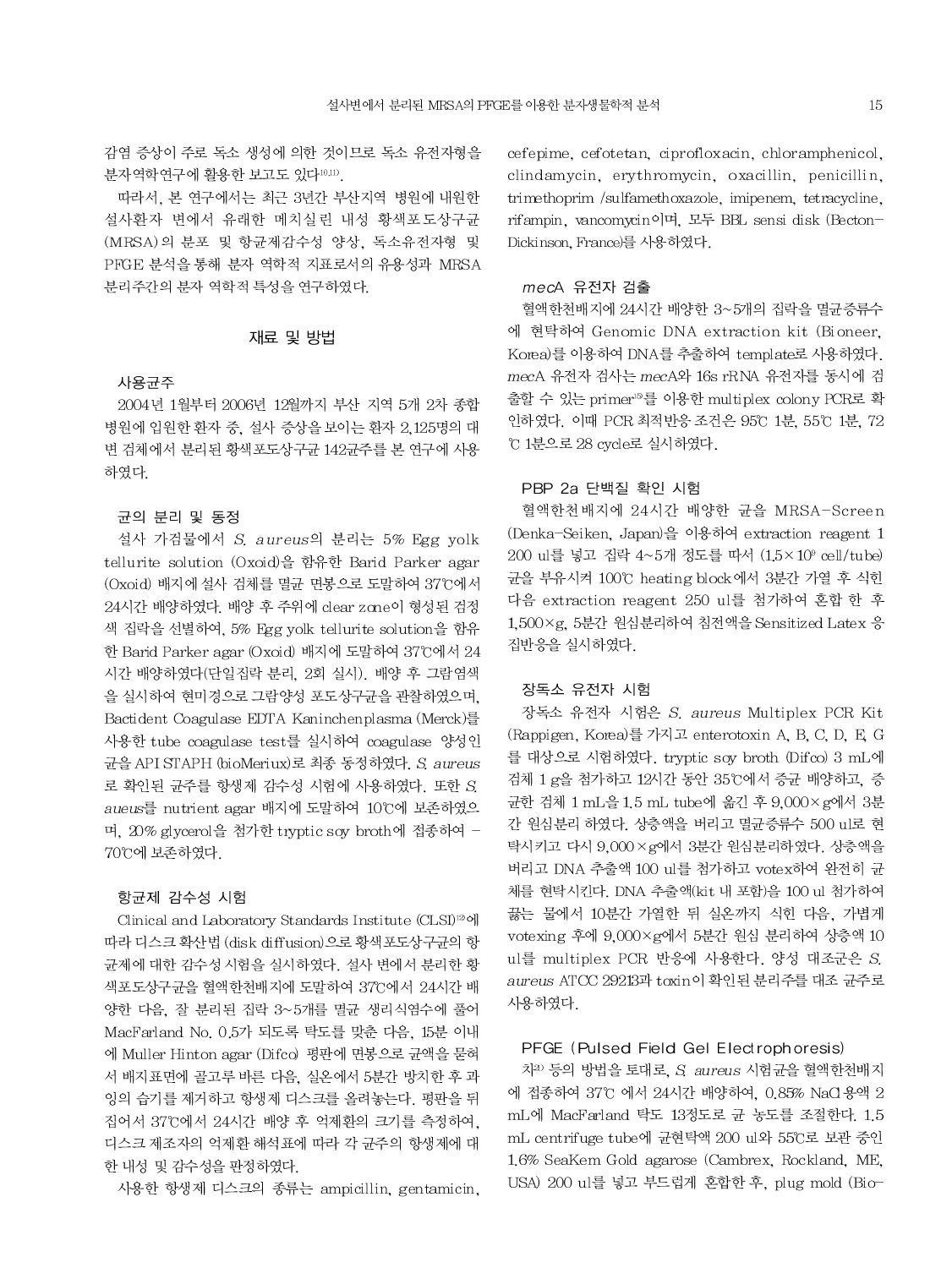Rad Laboratories, Hercules, CA)에 넣어 냉장고에서 30분 동안 방치하였다. EET buffer [0.5 M EDTA, 0.1 M EGTA, 1 M Tris (pH 8.0)]에 lysozyme (50 ug/mL)과 lysostaphin (25 units/mL)을 가하여 lysis solution을 만들고, plug가 굳 으면 투명한 1.5 mL 시험관에 각각의 plug를 옮겨 넣었다. lysis solution을 2 mL씩 분주하고 plug가 완전히 잠기게 하 여 37°C 수조에서 하룻밤 반응시킨 후, lysis solution을 제거 하고 TE buffer로 1회 세척하였다. Proteinase K (1 mg/mL) 및 10% SDS를 1% 농도로 가한 EET buffer 2 mL을 plug가 들어있는 시험관에 넣고 plug가 완전히 잠기게 하여 54℃ 수조 에서 하룻밤 반응시켰다. 시험관에서 buffer를 제거하고 멸균 증류수로 상온에서 30분씩 2회 세척하고 TE buffer로 4°C 30 분씩 3회 세척하였다.

Plug를 2.5~3 mm 크기로 잘라 새로운 1.5 mL tube에 넣 고 Sma I (New England Biolabs, Beverlu, MA, USA)이 첨가된 제한효소요액 200 ul씩을 가한 후, 25℃ 배양기에서 6 시간 반응시킨 후 TE buffer로 plug를 1회 세척한다. Comb에 순서대로 plug를 붙이고, marker로는 Lambda Ladder (48.5~970 kbp, Bo-Rad, USA)을 사용하였다. 30분간 실온 에서 방치한 후 0.5× TBE buffer (Bioneer, Korea)로 제작 한 1% SeaKem Gold agarose를 부어 굳힌 다음 CHEF mapper (Bio-Rad, USA)로 전기영동을 시행하였다. 조건은 initial pulse 5초, final pulse 40초, 6 V/cm, 20시간이고 온 도는 14℃로 실시하였다<sup>10</sup>. 겔은 ethidium bromide (0.5 ug/mL : Bioneer, Korea)으로 30분간 염색 후 증류수로 30 분간 탈색하였으며, UV illumination (Alpha Innotech, USA)상에 결과 파일(TIFF)을 저장하여 데이터 분석에 사용하 였다.

#### 유연관계 분석

PFGE 결과는 Tenover 등<sup>14</sup>이 제시한 방법 및 기준을 따라 각 균주의 DNA 위치가 다른 절편의 수에 따라서 group을 결정 하였다. Bio Neumerics Ver. 4.6 (Applied Maths, Belgium) software를 사용하여 unweighted pair group method of average linkage (UPGMA)법에 의하여, Dice coefficient를 근거로 dendrogram을 작성하여 균주 간의 유연관계를 분석하 였다. Dice coefficient에 의해 80% 이상의 유사도를 가진 pusled-field type (PFT) 클러스터로 한정하였다.

#### 결과 및 고찰

### MRSA의 분포 및 항균제 내성 양상

부산지역 5개의 2차 종합병원에서 분리된 황색포도상구균 142주에 대하여, 디스크 확산법에 의한 항균제 감수성 시험을 실시한 결과, 총 49주(34.5%)가 methicillin resistant S. aureus (MRSA) 균주임을 증명해주는 oxacillin에 내성으로 나 타났다. 항균제 감수성 시험을 통한 MRSA의 정확한 검출을 위 해서는, methicillin이나 nafcillin 보다는 oxacillin 디스크를 사용하는 것이 더 안정적인 것으로 보고되고 있어<sup>15</sup>. 본 연구에 서도 methicillin 대신 oxacillin을 사용하였다. 3차 병원에서 분리되는 황색포도상구균의 70% 이상이 methicillin 내성으로 보고된<sup>®</sup> 것과 비교하여, 2차 병원을 대상으로 한, 본 시험 결과 가 3차 병원에 비해서는 MRSA 비율이 낮음을 알 수 있었다.

이 등 이 국내 종합병원 및 병의원을 대상으로 MRSA의 분리 율을 조사한 결과, 카테터 (86%), 혈액 (64%), 객담 (53%), 농양 (42%), 소변(35%) 순으로 보고한 것과, 이 등<sup>9</sup> 및 김 등<sup>16</sup>이 혈 액에서 분리한 황색포도상구규의 MRSA 분리율이 56.6%와 63.1%로 각각 보고하고 있어, 설사변을 대상으로 한 본 시험의 결과와는 다소 차이가 있는 것으로 나타났다. 또한, 박 등"은 설 사변에서 분리한 황색포도상구균의 methicillin에 1.9%가 중등



Fig. 1. Antibiotic resistant rate of Mechicillin-resistant S. *aureus*(MRSA) isolated from Stool samples.

\* AM, ampicillin; FEP, cepepime; CTT, cefotetan; CIP, ciprofloxacin; C, chloramphenicol; CC, clindamycin; E, erythromycin; GM, gentamycin; IPM, imipenem; OX, oxacillin,; P, penicillin; RA, rifamfin; TE, tetracyclin; SXT, trimethoprim/sulfamethoxazole; VA, vancomycin.

#### Table 1. Rates of MRSA isolates in Busan from 2004 to 2006

| Year                             | 2004      | 2005      |           | Total     |  |
|----------------------------------|-----------|-----------|-----------|-----------|--|
| No. of <i>S. aureus</i> isolates | 60        | 長り        |           | ' 42      |  |
| No. of MRSA isolates $(\%)$      | 18 (30.0) | 17 (32.7) | 14 (46.7) | 49 (34.5) |  |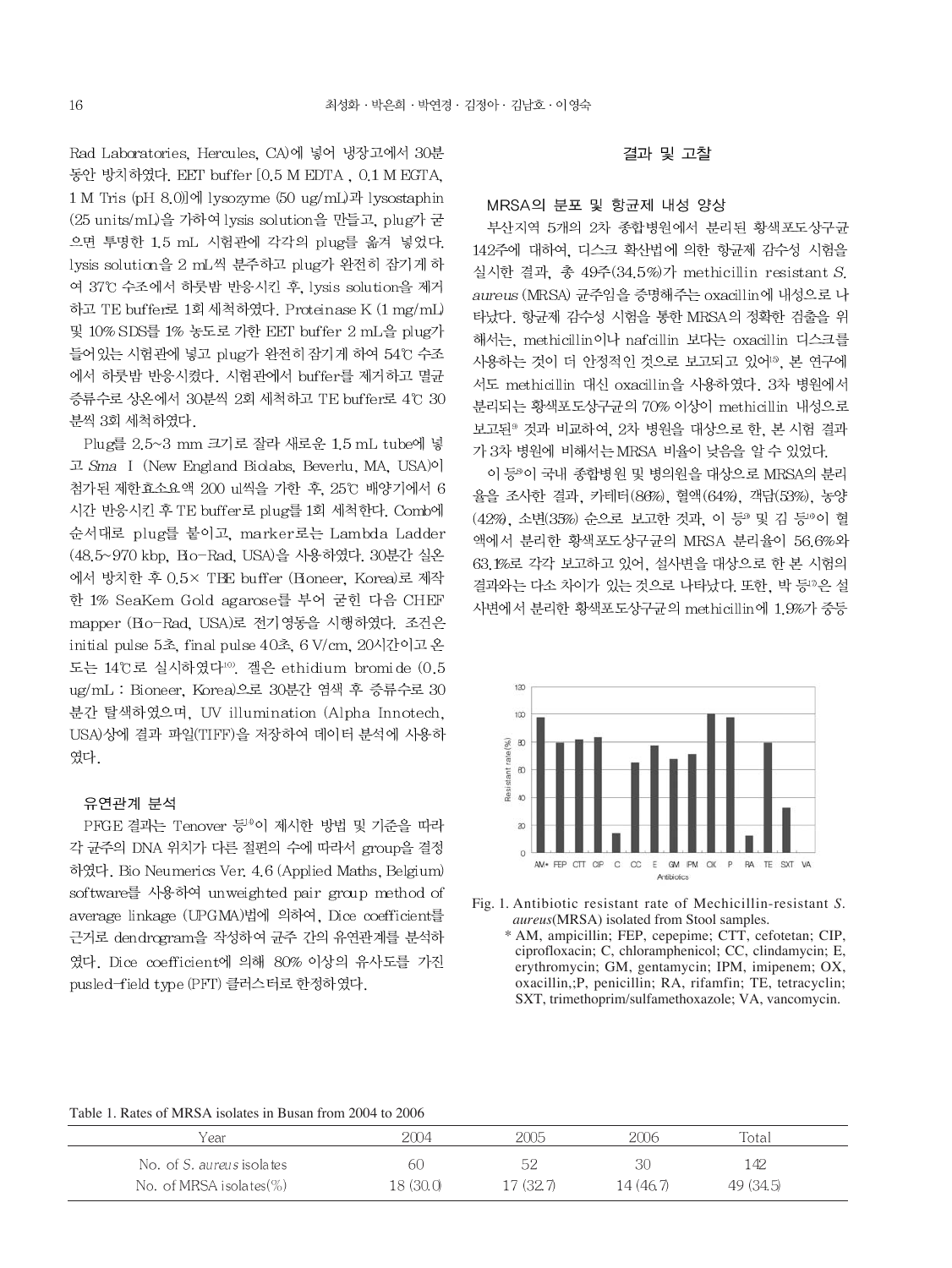

Fig. 2. Distribution of multiresistant MRSA isolates

도의 내성을 98.1%가 감수성이라고 보고하여, 본 연구결과와 는 상이하였다.

또한, 2004년부터 2006년까지 분리된 황색포도상구균 중 메 치실린 내성 황색포도상구균(MRSA)의 분리율을 살펴본 결과 (표 1) 2004년부터 2006년까지 각각 30.0%, 32.7%, 46.7%인 것으로 나타나, 최근 3년간 MRSA 분리율이 계속적으로 증가하 고 있음을 알 수 있었다. 이러한 메치실린 내성균에 의한 감염증 치료 시. 항균제의 선택이 매우 제한되고 치료를 어렵게 하며. 아울러 의료비를 상승시키는 문제점들이 있다고 판단되었다.

한편, MRSA 균주의 항균제 내성 양상을 파악하기 위해, 총 49주를 대상으로 15종의 항균제에 대해 감수성 시험을 실시한 결과(그림 1), vancomycin에는 100% 감수성을 보여 vancomycin 내성 황색포도상구균(VRSA)은 없는 것으로 나타 났으나, ampicillin, penicillin에는 1주(2.0%)를 제외하고는 모 두 내성이었고, cefepime, cefotetan, ciprofloxacin, tetracyclin에는 80% 이상의 내성을 보이는 등, 15종의 항균제 중 11종의 항균제에 대하여 60% 이상의 높은 내성율을 보였다.

또한, MRSA의 다제 내성율을 분석한 결과(그림 2), 75.5%가 10종 이상의 항균제에 다제 내성을 나타내었으며, 특히 11종 항 균제에 대한 다제 내성균이 가장 많은 것으로 나타났다. 이 등® 도 11개의 항균제 중 7개 이상에 대해 내성을 보인 MRSA 균주 가 74%에 이르렀다고 보고하였으며, MRSA가 대게 다제 내성 균주인 것은 Hiramatsu 등 이 보고한 바와 같이, 다른 항균제 에 대한 내성이, oxaxcillin 내성여부에 의존적이기 때문인 것 으로 사료되었다.

#### mecA 유전자의 검색 및 PBP 2a 단백질 확인

총 49주의 MRSA에 대해, mecA 유전자에 대한 multiplex PCR을 시행한 결과, 49 균주 모두 methicillin 내성유전자인 mecA 유전자를 가지고 있음을 확인할 수 있었다. 또한, MRSA screen 시험을 통해, PBP 2a 확인 시험을 실시한 결과도 마찬 가지로, 49주 모두에서 양성을 나타내었다. MRSA의 검출에는 까다로운 성장 조건이 요구되고, 특히, borderline 및 lowlevel 저항균주의 메치실린 내성을 판단하기에는 어려움들이 보 고되고 있다15.

따라서, 본 연구에서는 항생제 감수성 시험보다 재현성, 신뢰 성이 뛰어나다고 보고되어 있는 mecA 유전자에 대한 PCR 시 험을 실시하였고, 아울러, mecA 유전자에 의해 발현되는 단백 질인 PBP 2a 까지 확인함으로써 분리된 MRSA 균주에 대한 검 증을 실시하였다. 국내 · 외 MRSA의 mecA 검출율 보고에서는 mecA 검출률이 75~100%로 보고된 바 있고<sup>16</sup>. 본 시험에 사용 한 MRSA 균주는 모두 mecA 유전자와 PBP 2a 단백질이 확인 되었던 바, borderline oxacillin-resistant S. aureus (BORSA)<sup>19,20</sup>에 해당하는 MRSA 주는 없었음을 알 수 있었다.

#### 장독소 유전자형

Multiplex PCR법을 이용하여 MRSA 49주에 대한 장독소 유전자의 분포를 관찰한 결과는 표 2와 같았다. 49주 중 51%가 독소 유전자를 가지고 있지 않았고, 30.6%가 독소유전자 A를 가지고 있었으며 그 밖에 C (8.3%), B (4.1%) 순이었고, 나머지 D, C/G, G 유전자가 각각 2.0% 인 것으로 나타났다. 이것은 박 등20이 부산 지역 2차 의료기관 설사 가검물에서 분리한 황색포 도상구균에 대한 장독소 연구 결과, 장독소를 가지고 있지 않은 것이 54.7%. A형이 37.5%. B형 4.7%. C형 3.1% 순으로 보고 하여, 본 연구 결과와 비슷한 분포를 보였으며, 전국 5개 시 · 도 를 대상으로 3차 의료기관 혈액배양 분리주를 수집하여 조사한

Table 2. Enterotoxin production of MRSA isolates

| Production of enterotoxin | Isolates $(\%)$       |
|---------------------------|-----------------------|
| A                         | 15 (30.6)             |
| B                         | 2(4.1)                |
| С                         | 4 (8.3)               |
| D                         | (2.0)<br>$\mathbf{1}$ |
| C/G                       | 1(2.0)                |
| G                         | 1(2.0)                |
| None                      | 25 (51.0)             |
| Total                     | 49 (100.0)            |
|                           |                       |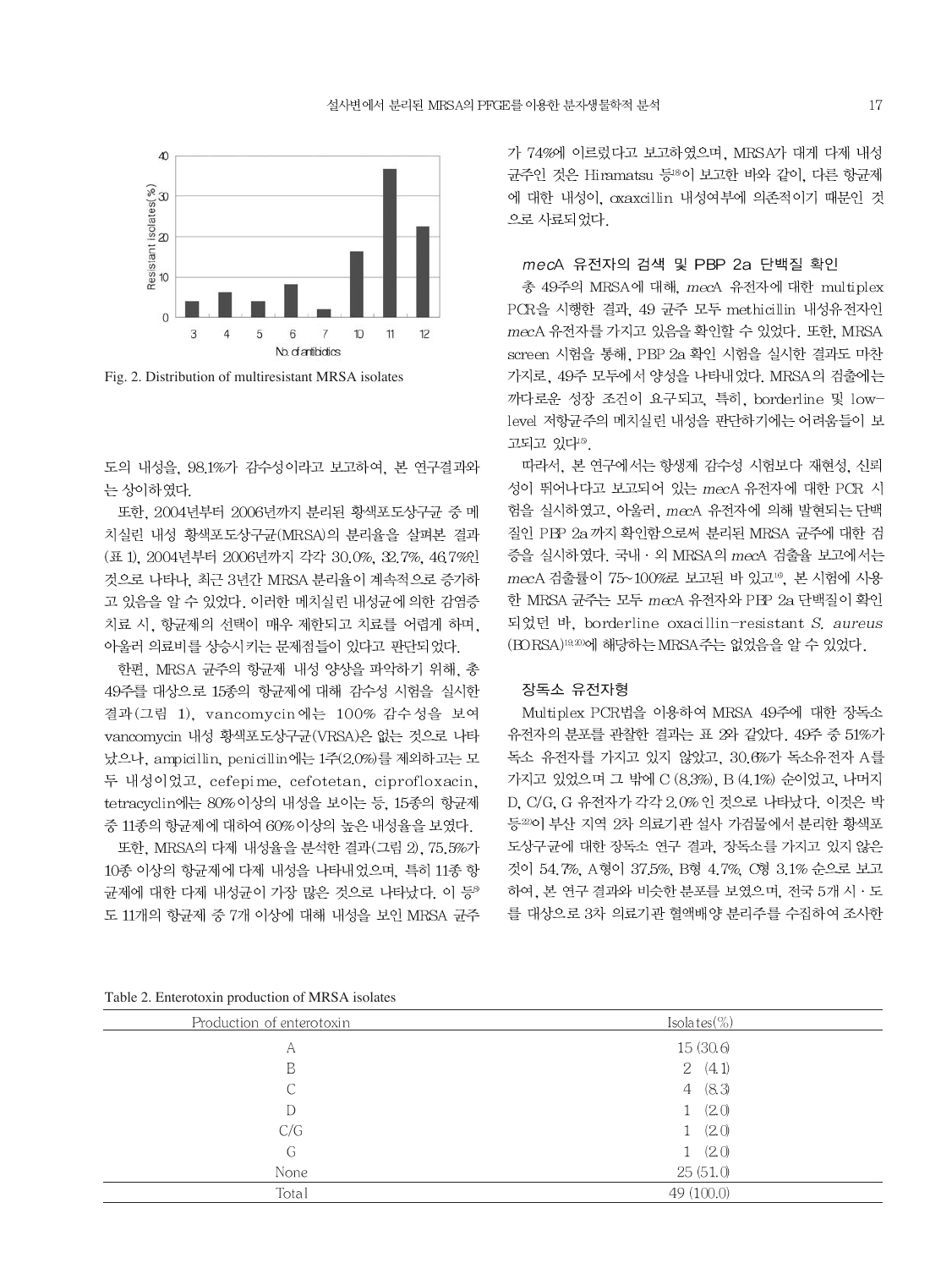Fig. 3. PFGE (Sma I digested) patterns of representative MRSA isolates from sporadic cases in Busan  $(2004~2006)$ . Lane M, Lamda PFG marker; Lane 1, D0401; 2, B0402; 3, B0403; 4, B0404; 5, D0405; 6, B0406; 7, B0407; 8, S0408; 9, S0409; 10, H0410; 11, D0411; 12, CH0412; 13, B0413; 14, H0414; 15, D0415; 16, B0416; 17, B0417; 18, D0418; 19, D0501; 20, D0502; 21, H0503; 22, B0504; 23, H0505; 24, D0506; 25, D0507.



Fig. 4. PFGE (Sma I digested) patterns of representative MRSA isolates from sporadic cases in Busan (2004~2006). Lane M, Lamda PFĜ marker; Lane 1, CH0508; 2, CH0508; 3, D0509; 4, CH0510; 5, S0511; 6, D0512; 7, B0513; 8, H0601; 9, D0602; 10, H0514; 11, D0515; 12, B0516; 13, D0517; 14, B0603; 15, D0604; 16, CH0605; 17, D0606; 18, D0607; 19, CH0608; 20, B0609; 21, D0610; 22, D0611; 23, D0612; 24, D0613; 25, D0614.

결과. C/G가 주종을 이루고 그 다음 A 독소 유전자가 많이 분포 하는 것으로 보고한 김 등 의결과와는 다소 상이하였다. 따라 서, MRSA 분리주에서 장독소 유전자형이 다양한 양상을 나타 냄으로써, 장독소 검출의 진단 목적 뿐만 아니라, 역학적인 목적 과 database 구축을 위한 형별분석의 가능성을 제시하였다고 판단되었다.

#### PFGE 결과

2004~2006년에 걸쳐 부산 지역에서 산발적으로 분리된 MRSA 총 49주에 대해 Sma I을 제한 효소로 처리한 후에 PFGE를 수행한 성적은 그림 3과 그림 4에서 나타낸 바와 같다. 그림에서 보는 바와 같이 40~630 kbp 사이에 8~14개의 절편 을 갖는 32가지의 다양한 패턴을 나타내었다. Dice cœfficient 를 적용하고 5%의 허용한계 범위 내에서 DNA fingerprint 성 적을 바탕으로 dendrogram을 작성한 성적은 그림 5에 나타내 었다. 유사도 80%를 기준으로 크게 7개의 그룹(I~VII)으로 구 분되었으며, Ⅰ 그룹에 시험균주의 34.7%, Ⅲ 그룹에 26.5%가 속하였으며, 나머지 Ⅱ (14.3%), Ⅳ (10.2%), Ⅶ (6.1%), Ⅴ (4.1%), VI (4.1%) 그룹 순이었다. 조사 대상 5개 병원(B, CH, D, H, S병원) 모두에서 나타나는 공통적인 패턴은 보이지 않았 다. I 그룹은 장독소유전자형 및 항균제내성 패턴에 따라 Ⅰ-1 과 I-2 두개의 그룹으로 분류할 수 있었다. I-1 그룹은 대부 분 장독소 A 유전자를 가지고, 12종의 항균제에 다제 내성을 나 타내는 균주 특성을 보였고, I -2 그룹은 3~5종의 비교적 적은 수의 항균제 내성을 가지면서, 장독소유전자형은 없는 것이 특 징이었다. 또한, 2004년에서 2006년에 걸쳐 I 그룹에 B와 D병 원 분리 균주가 고루 분포된 것으로 보아, 이들 병원 내에 소규 모의 유행균주가 있을 것으로 생각되었다. 김 등이 혈액배양 MRSA 분리주에 대한 PFGE 분석 결과 병원별로 주요 유행균

주 양상에 다소 차이는 있었으나, 국내 유행 균주가 있음을 보고 하였고, 이<sup>8</sup> 등은 1·2차 의료기관을 중심으로 수집된 MRSA 검체에서, 집단식중독 관련 MRSA 분리주는 동일한 PFGE 양 상을 나타내었으나. 각 지역이나 의료기관내에서 뚜렷하게 동일 한 균주의 유행을 확인할 수 없었음을 보고하였으나, 이 등은 전국 3차 의료기관의 혈액 임상 분리 MRSA주에 대한 PFGE 분석 결과 병원별로 소수의 유행 및 국내 유행균주도 있었음을 시사하였다.

한편, 본 시험 연구 대상 병원 중 B, D 병원을 제외한 나머지 3개 병원(CH, S, H병원)은 MRSA 분리주 수가 상대적으로 적 어 유행을 파악하기 위해서는, 보다 많은 분리주의 확보가 우선 되어야 한다고 판단하였다. 다만, 공통적으로 Ⅲ 패턴을 보이는 CH병원의 경우 2004년부터 2006년까지 지속적으로 동일한 항 균제 내성패턴(AM-FEP-CTT-CIP-CC-E-GM-IPM-OX-P-TE)을 가지는 MRSA주가 있는 것으로 보아, CH 병원 내 소 규모의 유행균주가 있을 것으로 추측하였다.

따라서, 본 연구를 통해 부산지역 전체에 뚜렷하게 동일한 균 주의 유행은 확인할 수 없었으나, 종합병원 내에 MRSA의 소규 모 유행은 있을 것으로 판단하였다. 또한, MRSA에 의한 감염 증의 산발 혹은 집단 발생 시 PFGE는 역학적 지표로써 유용함 을 확인할 수 있었으며, 추후 보다 다양한 의료기관을 대상으로 많은 균주의 확보를 토대로 한 연구가 지속적으로 이루어져야 할 것으로 판단되었다.

#### 결 론

부산 지역 5개 2차 종합병원 설사환자 변에서 유래한 메치실 린 내성 황색포도상구균(MRSA)에 대한 항균제감수성 양상, 장 독소유전자형 및 PFGE 분석을 통해 MRSA 분리주간 분자 역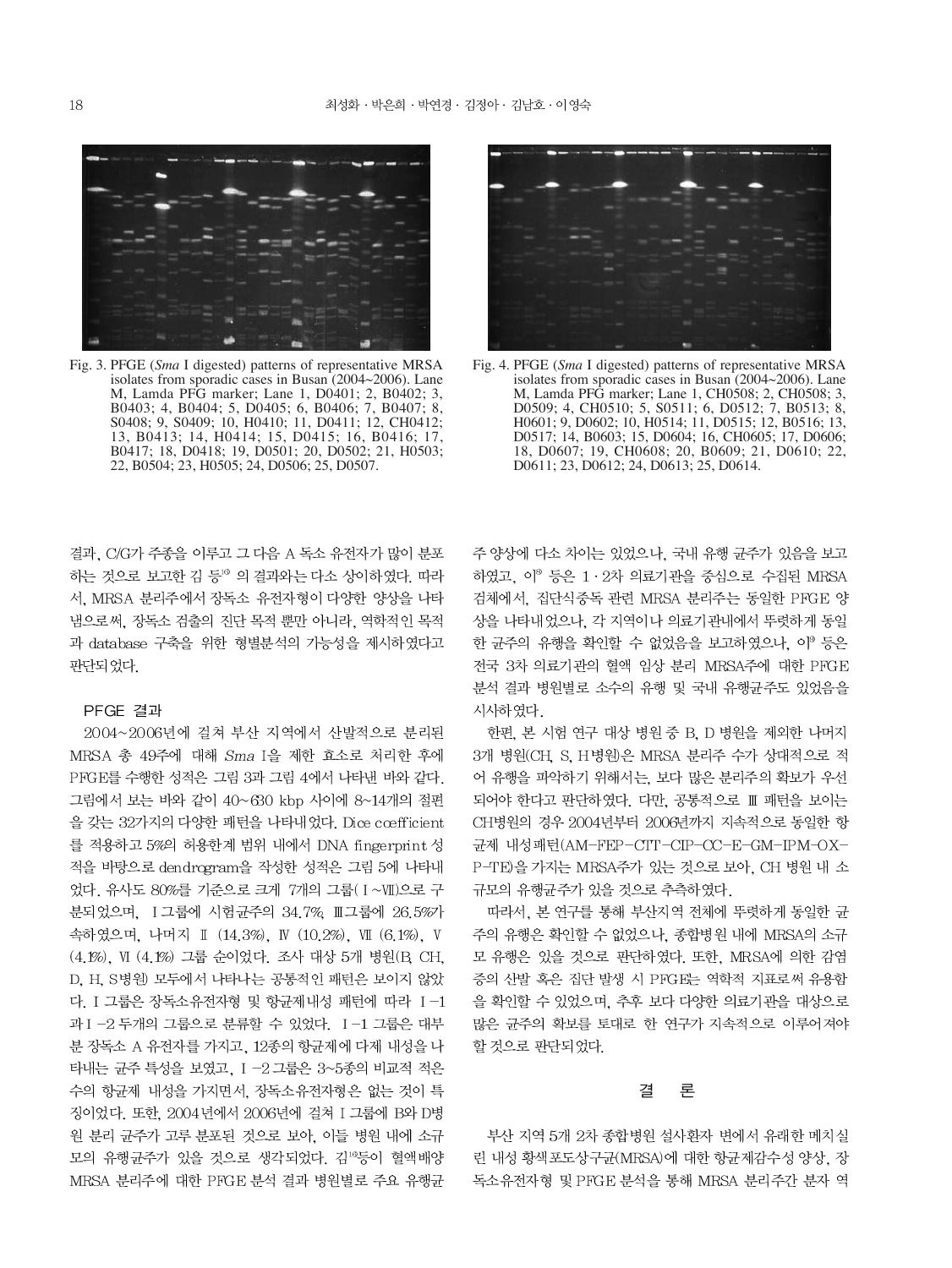

Fig. 5. Dendrogram showing similarities among the *Sma* I PFGE pattern of the 49 sporadic case methicillin resistant S. aueus strains.

학적 특성을 연구한 결과는 다음과 같았다.

1. 최근 3년간 분리된 황색포도상구균 142주 중, 총 49주 (34.5%)가 MRSA인 것으로 확인되었으며, 황색포도상구균 중 MRSA 분리율이 '04, '05, '06년에 걸쳐 각각 30.0%, 32.7%, 46.7%인 것으로 나타나, 지속적으로 증가하고 있음을 알 수 있 었다.

2. MRSA 균주의 항균제 내성 양상은 vancomycin에는 100% 감수성을 보였으나, ampicillin, penicillin에는 1주 (2.0%)를 제외하고는 모두 내성이었고, cefepime, cefotetan,

ciprofloxacin, tetracyclin에는 80% 이상의 내성을 보이는 등, 15종의 항균제 중 11종의 항균제에 대하여 60% 이상의 높 은 내성율을 보였다. MRSA의 다제 내성율 면에서는, 75.5%가 10종 이상의 항균제에 내성을 나타내었으며, 특히 11종 항균제 에 대한 다제 내성균이 가장 많은 것으로 확인되었다.

3. MRSA주의 장독소 유전자 시험을 실시한 결과 51%가 장 독소 유전자를 가지고 있지 않았고, 30.6%가 독소유전자 A를 가지고 있었으며 그 밖에 C (8.3%), B (4.1%) 순이었다.

4. MRSA 총 49주에 대해 PFGE를 수행하여 dendrogram을 작성한 결과, 크게 7개의 그룹으로 구분되었으며, 부산지역 전체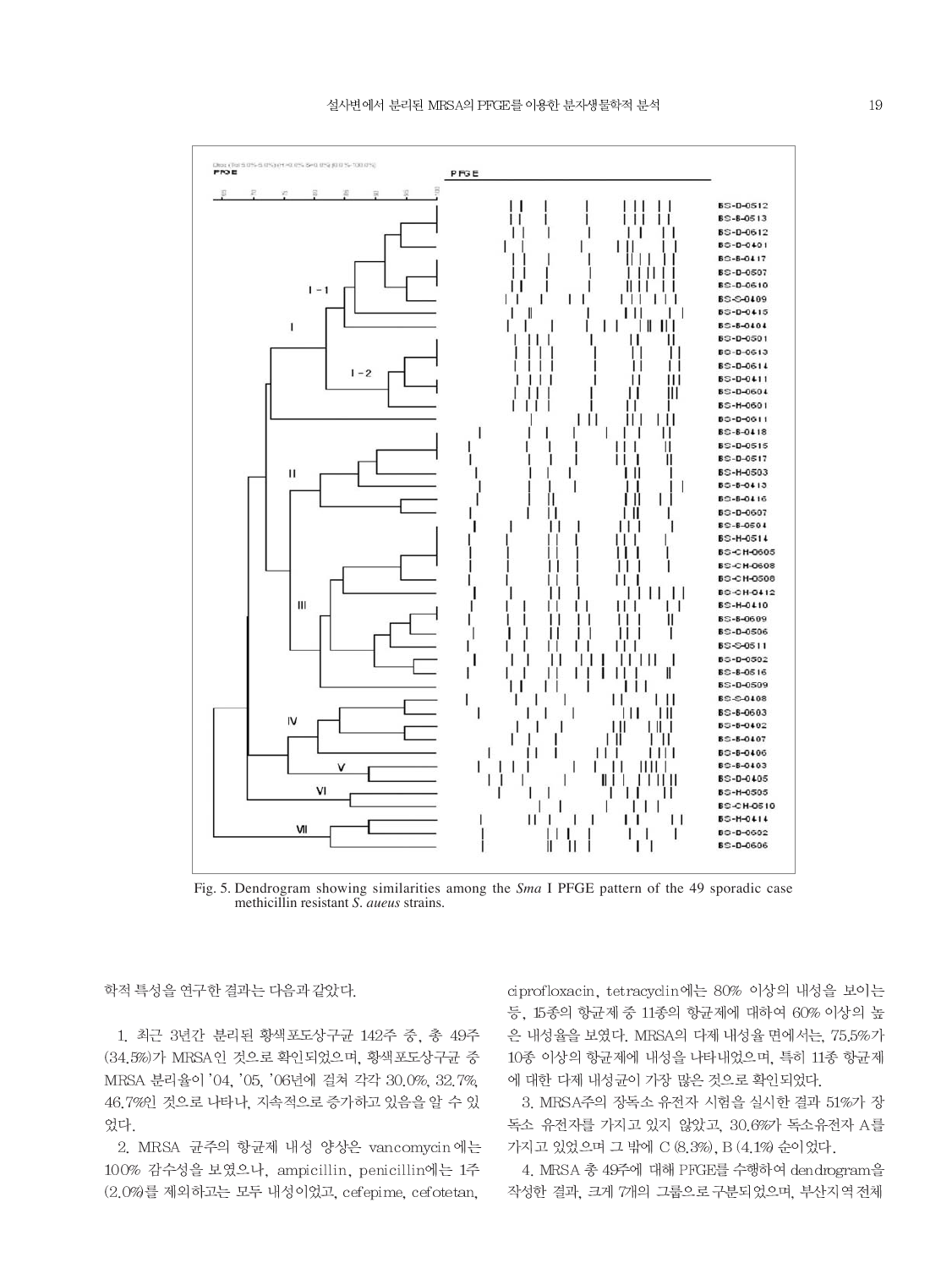에 뚜렷하게 동일한 균주의 유행은 확인 할 수 없었으나, 종합병 원 내에 소규모의 MRSA 유행은 있을 것으로 사료되었다.

본 연구 결과, 최근 3년간 부산지역에서 분리되는 황색포도 상구규 중 MRSA 분리율이 지속적으로 증가하고 있고, 분리된 MRSA 주는 항균제에 대한 다제 내성율 또한, 매우 높은 실정 이었다. 이로 인해. 임상적으로 항균제의 선택이 매우 제한되 고 치료를 어렵게 하며, 아울러 의료비를 상승시키는 많은 문 제점들이 야기된다고 판단되었으므로, MRSA 균주에 대한 정 확하고도 신속한 진단을 통한 치료가 요구된다고 하겠다.

또한, PFGE 분석을 통해 병원내 MRSA 균주의 유행 가능 성을 제시하였던 바, 역학적 지표로써 PFGE 패턴 조사가 유용 함을 확인할 수 있었으며, 향후 MRSA에 의한 감염증의 산발 혹은 집단 발생에 대한 보다 유의성 있는 연구 및 병원내 유행 연구를 위해서는, 다양한 의료기관을 대상으로 많은 균주의 확 보를 토대로 한. 지속적인 연구가 이루어져야 할 것으로 사료 되었다.

## 참 고 문 헌

- 1. Francis A. Waldvogal :  $Staphy$ lococcus aureus (including toxic shock syndrom). In: Mandell Douglas and Bennetts Principles and Infections Disease. 4th ed., Churchill Livingstone, pp1754-1755(1995)
- 2. Han, S. J., P. M. Jung, H. G. Kim, E. H. Hwang and I. W. Seong. Multiple intestinal ulcerations and perforations secondary to methicillin-resistant Staphylococcus aureus enteritis in infants. J. Pediatr. Surg. 34, pp381-386(1999)
- 3. Lencastre De H. Chung M. Westh H. Archaic Strains of methicillin-resistant Staphylococcus aureus: Molecular and microbiological properties of isolates from the 1960's in Denmark, Microb, Drug, Resist. 6, pp1 $-10(2000)$
- 4. Park, S. J., Y. S. Jeoung, S. Y. Lee. Antimicrobial susceptibility study of isolates from clinic examination. Korean J Pathol. 11, pp119-125(1977)
- 5. Chong Y, Lee K, Park Y, Jeon DS, Lee MH, Kim MY, et al: Korean nationwide surveillance of antimicrobial resistance of bacteria in 1997. Yonsei Med. J. 39, pp569-577(1998)
- 6. Lee, K. W., E. C. Kim, W. G. Lee, S. H. Jeong, Y. J. Park, D. G. Yong, J. H. Song and H. K. Lee. Develpment of Control System of Antimicorbial Resistence in Clinical Isolates of Bacteria, Annual Report of NARMP. 4, pp111-145(2006)
- 7. Jeoung, H. Y., S. J. Jang, S. D. Lee, S. H. Park, C. S. Min, S. Y. Lee, K. H. Lee, J. E. Lee, M. S. Lee and K. W. Lee. Monitoring on the Bacterial Resistance to Antibiotics. The Annual Report of KFDA, 6, pp222-229(2002)
- 8. Lee, Y. S., H. B. Kim, J. I. Yoo, S. J. Yang, C. M. Sa, Y. H. Choi and B. S. Kim. Molecular epidemiology of methicillin resistant Staphylococcus aureus in Korea. The Report of NIH, 36, pp67-76(1999)
- 9. Lee, Y. S., J. O. Cha, Y. H. Jung, Y. H. Cha, Y. S. Yang and H. B. Kim. Molecular epidemiology study on Satpylococcus aureus isolates from blood specimen in Korea. The Report of NIH, 37, pp53-60(2000)
- 10. Haley, R. W., N. B. Cushin, F. C. Tenober, T. L. Bannerman, D. Dryer, J. Ross, P. J. Sanchez and J. D. Siegel. Eradication of endemic methicillinresistant Staphylococcus aureus infections from a neonatal intensive care unit. J. infect. Dis. 171, pp614-624(1995)
- 11. Hartstein, A. l., M. A. Dennys, V. H. Morth-land, A. M. LeMonte, M. A. Pfaller. Control of methicillin-resistant Staphylococcus aureus in a hospital and an intensive care unit. Infect. Control. Hosp. Epidemiol. 16, pp405-411(1995)
- 12. Clinical and Laboratory Standards Institute, 2006. Performance Standards for Antimicrobial Disk Susceptibility Tests; Approved Standard-Ninth Edition. Clinical and Laboratory Standards Institute.
- 13. N Woodford. PCR for the detection of antibiotic resistance genes Laboratory of Hospital infections SOP No.L-4109/03-98.
- 14. Tenover, F. C., R. V. Arbeit, P. A. Goering et al. Interpreting chromosomal DNA restriction patterns produced by pulsed-field gel electrophoresis: criteria for bacterial strain typing, J. Clin. Microb. 33, pp2233-2239(1995)
- 15. Moon, J. Y., E. J. Lee and Y. B. Kim. Rapid Detection of Methicillin-Resistant Staphylococcus aureus by Multiplex PCR. J. Bac. and Viro, 34(2), pp91-100(2004)
- 16. Kim, B. S., Y. S. Lee, J. I. Yoo, J. K. Lee, J. O. Cha and E. S. Shin. Analysis of mec regulation gene and PFGE on Staphylococcus aureus isolates from tertiary hospitals in Korea. The Report of NIH, 38,